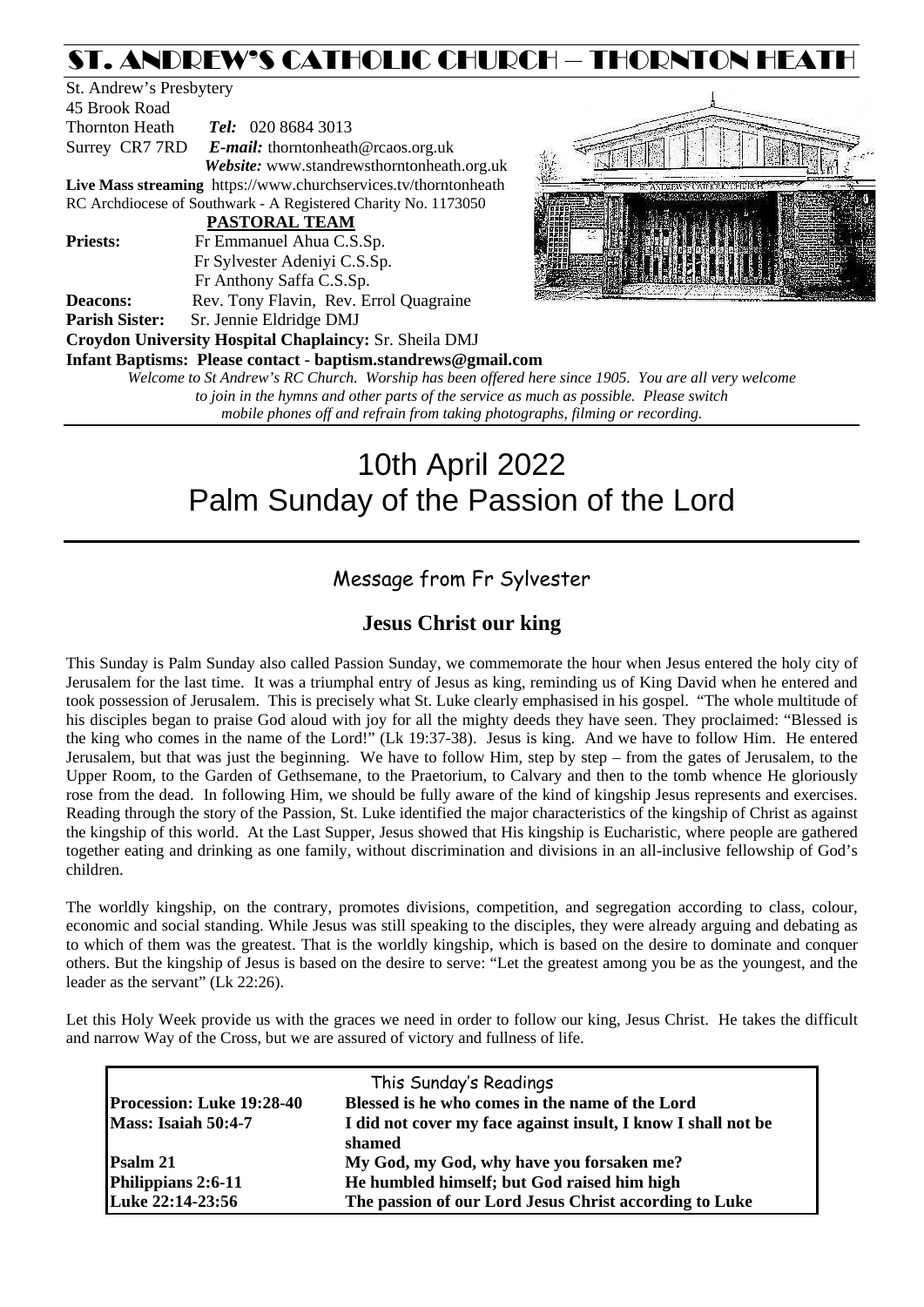# Diary for the Week

|                                  |                              | UIUI Y JUI THE WEEN               |                                       |
|----------------------------------|------------------------------|-----------------------------------|---------------------------------------|
| Sunday 10 <sup>th</sup> April    | 6.00pm (Saturday) Vigil Mass |                                   | For the people of the parish          |
| <b>Palm Sunday of the</b>        | 9.30am                       | <b>Mass</b>                       | Douglas and Levena Chappell RIP       |
| <b>Passion of the Lord</b>       | 11.30am                      | Mass                              | Chantella & Anastacia Ogwuke -        |
|                                  |                              |                                   | Birthday wishes                       |
|                                  | 6.00 <sub>pm</sub>           | <b>Mass</b>                       | Andradi Family - Wellbeing            |
|                                  | $7.00 - 9.00$ pm             | <b>Charismatic Prayer Group</b>   |                                       |
| Monday 11 <sup>th</sup> April    | 7.30am                       | Mass                              | Deceased Members Ritchie &            |
|                                  |                              |                                   | Hampshire Families RIP                |
|                                  | 10.00am                      | <b>Mass</b>                       | Paul Etuka RIP                        |
|                                  | 7.00pm                       | <b>Parish Penitential Service</b> |                                       |
| Tuesday 12 <sup>th</sup> April   | 7.30am                       | <b>Mass</b>                       | <b>Anthony Conway RIP</b>             |
|                                  | 10.00am                      | <b>Mass</b>                       | E. Lewin - Special Intention          |
|                                  | 6.30pm                       | <b>RCIC &amp; RCIA</b>            |                                       |
| Wednesday 13 <sup>th</sup> April | 9.00am                       | <b>Mass</b>                       | Jude Martin-Etuka - Special Intention |
|                                  | 7.30pm                       | <b>Legion of Mary (Church</b>     |                                       |
|                                  |                              | Annex)                            |                                       |
| Thursday 14 <sup>th</sup> April  | 10.00am                      | <b>Mass</b>                       | Ana Rita Fernandes RIP Anniv          |
| <b>Holy Thursday</b>             | 8.00pm                       | <b>Mass of the Lord's Supper</b>  | For the people of the parish          |
| Friday 15 <sup>th</sup> April    | 9.30am                       | <b>Morning Prayer</b>             |                                       |
| <b>Good Friday</b>               | 10am                         | <b>Stations of the Cross</b>      |                                       |
| <b>Fast &amp; Abstinence</b>     | 12noon                       | <b>Walk of Witness</b>            |                                       |
|                                  | 3pm                          | <b>Solemn Liturgy of Good</b>     |                                       |
|                                  |                              | Friday                            |                                       |
| Saturday 16 <sup>th</sup> April  |                              |                                   |                                       |
| <b>Holy Saturday</b>             | 8.00pm                       | <b>Easter Vigil</b>               | For the people of the parish          |
| Sunday 17th April                | 7.30am                       | <b>Mass</b>                       | Paul Etuka RIP                        |
| <b>Easter Sunday of the</b>      | 9.30am                       | Mass                              | Mr & Mrs Charles Nkamuo & Family      |
| <b>Resurrection of the Lord</b>  |                              |                                   | - Thanksgiving                        |
|                                  | 11.30pm                      | <b>Mass</b>                       | Uchechi & Geraldine Chimezie RIP      |
|                                  | $7.00 - 9.00$ pm             | <b>Charismatic Prayer Group</b>   |                                       |

Church cleaners: this week: Sancho's Dusters, next week: St Jude's Group

# St. Andrew's Parish Notices

# **FACEMASKS**

Please can we ask you to continue to use a face covering if you are able to and to use the hand sanitiser when entering Church.

# **CONFIRMATION**

Bishop Paul Hendricks is coming to administer the Sacrament of Confirmation on Saturday 16th July. Sr Jennie and the Catechists will be accepting requests to receive this sacrament on the weekend after all Masses on 10th April. All applicants must be in year 9 and above and prepared to give their reasons for wishing to be confirmed. Sessions will commence directly after Easter on Sunday afternoons.

# **HOLY WEEK**

Palm Sunday of the Passion of the Lord. On this day the Church recalls the entrance of Christ the Lord into Jerusalem to accomplish his Paschal Mystery.

Palms will be blessed and distributed at all Masses. For the 9.30am and 11.30am Masses, please can you gather in the hall before Mass starts for our procession into the Church.

Please join us for our Parish Penitential Service/Confessions tomorrow on Monday 11<sup>th</sup> April at 7pm.

Please also note that there will be no 7.30am or 10am Masses on Wednesday 13<sup>th</sup> April, only one Mass on this day at 9.00am as all our Priests are required to be at the Cathedral for the Chrism Mass: The blessing of the Oil of the Sick and of the Oil of Catechumens.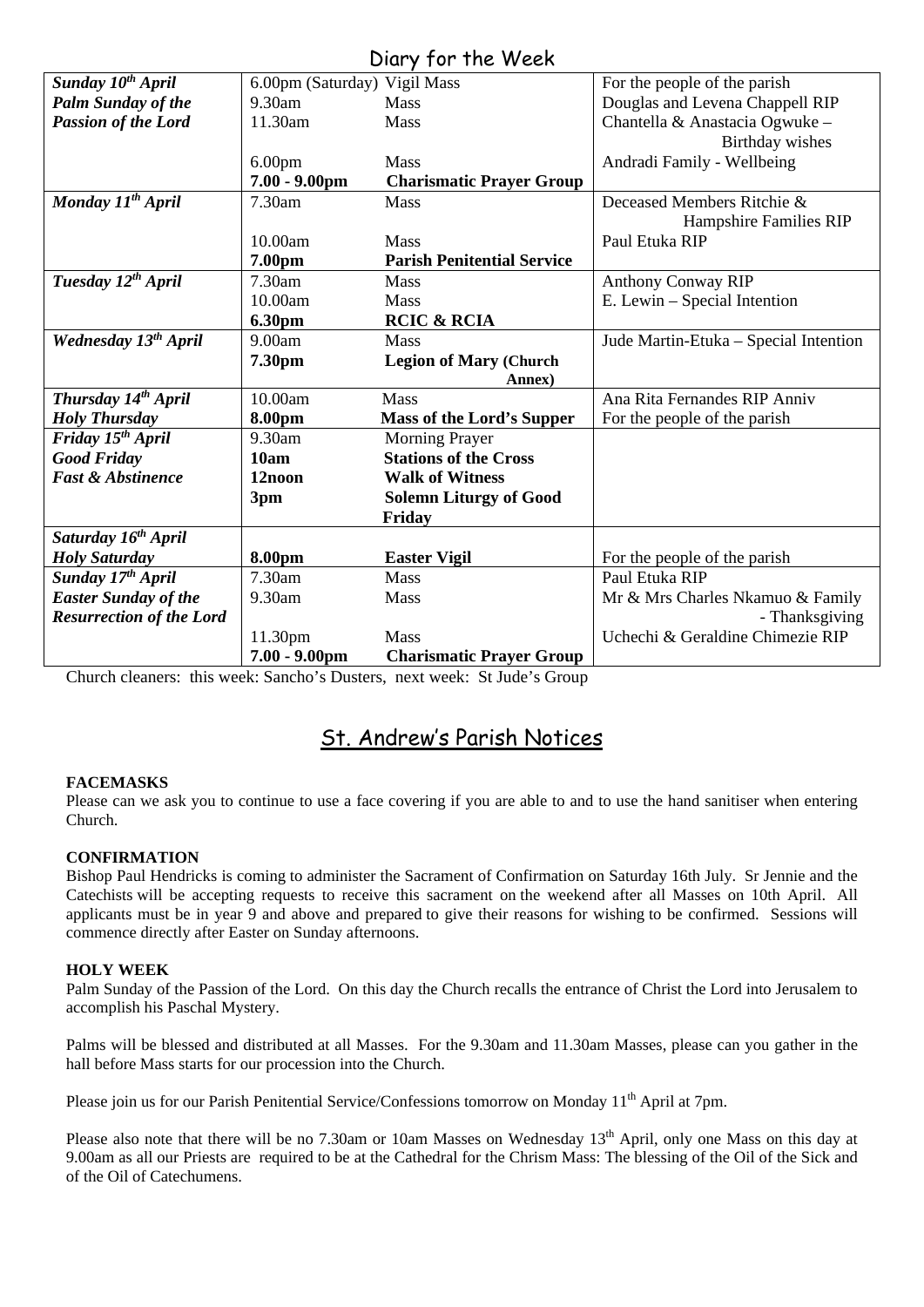Please collect our Easter card which gives you all the services during the Easter period. Also available are the Easter offering envelopes which is your personal gift to our Priests.

#### **SECOND COLLECTION THIS WEEKEND**

There will be a second collection this week, 10th April, for Easter Flowers. Thank you for your generosity.

Also there is a second collection on Good Friday, 15<sup>th</sup> April, for Holy Places. The places connected with Our Lord's Passion have always been centres of veneration and pilgrimage. This Good Friday collection is sent for their upkeep, and to help maintain Christian schooling in the area.

#### **GOOD FRIDAY WALK OF WITNESS 15th APRIL**

In our secular world this is rare opportunity for Christians of all denominations to come together and witness to the death and resurrection of Our Lord Jesus Christ. The pandemic unfortunately stopped the Walk of Witness from happening for two years. To have maximum effect we need as many people as possible to take part. Please help us with this relaunch. If you can invite a friend or two to join us it will make all the difference. Organised by a group of churches in Thornton Heath, the procession will begin at the Job Centre in the High Street at 12noon (assemble at 11.45am please) and process to Ambassador House for a short service. We will then process along Brigstock Road to Trumble Gardens where we finish at 1pm. After the walk everyone is invited back to St Andrews Hall for a hunger lunch (soup and rolls), donations gratefully received will be given to the charity CAFOD.

#### **THE ROSARY GROUP**

The Rosary is prayed each weekday after the 10am Mass (and Saturday 9.30am). All are welcome to join however long you can stay.

#### **GIFT AID ENVELOPES 2022/23**

We apologise to those parishioners who are holding box numbers between  $101 - 200$  to be a little bit more patient please because we are still waiting for delivery. Father will announce at the end of each mass when collection is available. The boxes will be placed on the shelf to the right of the font. There are only 26 boxes so please come forward to collect your box. **Please remember the new envelopes must be used from 6 April 2022 which means the first weekend for use will be 10 April 2022. This will be the first envelope in your box.** 

#### **PARISH SURGERY**

We have re-started our parish surgery on Monday evenings from 7.00 – 9.00pm, term-time only. Please come along if you need to see a member of the Clergy.

#### **ST DAMIEN'S GROUP**

The St Damien's group which was set up during the pandemic to do shopping for those unable to get out because they were isolating is still available to anyone who is a parishioner and needs help because they are unable to get out due to sickness. If anyone knows of someone who has become acutely ill and needs a helping hand with shopping, for a few weeks whilst they return to health, please do not hesitate to call Jane Ritchie 07999 693052.

#### **SUNDAY COFFEE MORNINGS**

We have resumed our Sunday coffee morning in the hall after the 9.30am Mass so please do join us for a cup or two of tea/coffee.

#### **REPOSITORY**

The Repository will be open after the 9.30am and 11.30am Masses on Sunday. Please visit to see our new Easter cards stock.

#### **A DAY WITH JESUS**

The "A Day with Jesus Group" are meeting in St Andrew's Church, please join them to pray together, sing praises, worship, say the Rosary, Divine Mercy and Adoration. The group meet every fourth Saturday of every month, the next one is on  $23^{rd}$  April, from  $12.30 - 4.00$ pm. All are very welcome to come along, for further information please call Simon on 07947 493683.

#### **GOLDEN CLUB**

The next event will be held on 6<sup>th</sup> May from 12noon to 5.00pm. For further details, please contact Juliette on 0208 765 0258 / 07958 537314 or see the poster in the porch.

#### **CHARISMATIC PRAYER GROUP**

Please join our group for prayer meetings every Sunday evening in the Church from 7.00 – 9.00pm. All are very welcome to come along and join us in praises, prayers, Bible studies and youth group ministry. For further details please call Stella on 07983 775879.